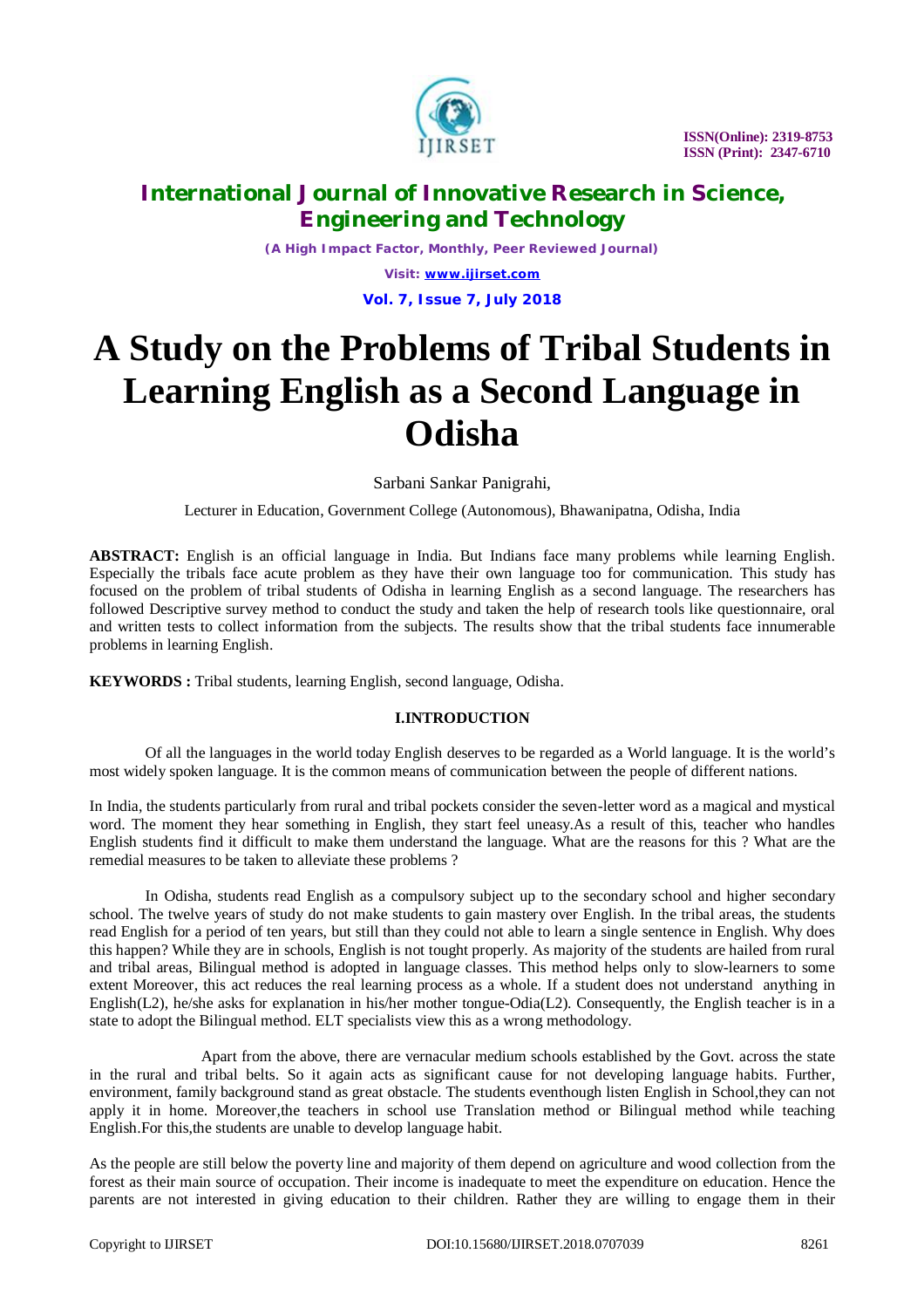

*(A High Impact Factor, Monthly, Peer Reviewed Journal)*

*Visit: [www.ijirset.com](http://www.ijirset.com)*

#### **Vol. 7, Issue 7, July 2018**

household work to get some relieve from their daily work. Most of the children are unable to develop language habit as their parents are uneducated who do not give much importance to educate their child.

The present study has been selected to find out the major problems faced by students from the tribal belts of western Odisha namely Rayagada, Kalahandi, and Koraput District. It is delimited to class IX students only.

### **II. RESEARCH REVIEW**

Kannan R. in his study "Difficulties in learning English as second language by the secondary school students of Tamil Nadu" stated that, defective method of instruction act the serious obstacles in learning English as a second language.

Bose A.C. in his study "The problems in learning model auxiliary verbs English at high school level" stated that the family background, defective medium of instruction,method of teaching, less number of hours spent in English language laboratory for practice are various problems which are faced by students at the High school level.

Murali M. in his article entitled "Teaching English as a second language in India- A review" in the modern Journals of applied linguistics stated that the effect of first language on second language is obvious and can not be eliminated.

Linguistics, volume 1: 1 February 2009 stated that adopting regional languages as the medium of instruction, environment and family background of learners infrastructure in rural areas,income of the family act as hurdle in learning English as a second language.

Fillmore Lily Wong in her study "when learning a second language means losing the first" University of California, Barkley stated that the American immigrants and native children and adults who have lost their ethnic languages in the process of becoming linguistically assimilated into the English.It has been that as immigrant children learn English, the patterns of language use change in their homes and the younger they are when they learn English, the greater the effect.

### **III. METHODOLOGY**

The researcher has followed the descriptive survey method for undertaking the study. As this method deals with the problems as such and seeks to answer those questions about present state of affairs,so it has been selected. The researcher has developed a questionnaire to get information about the problems faced by the tribal students. Apart from this, he has also conducted tests class wise on the four skills of language learning i.e., listening, speaking, reading and writing.

### **IV.POPULATION AND SAMPLE**

The students of class IX studying in Ashram schools in Kalahandi comprise the population of the study. Among them , 200 students have been selected randomly from schools located at Kalahandi the sample of the study.

### **V.OBJECTIVES**

1. To find out the problems of the tribal students in learning English as a second language.

2. To identify the factors affecting learning English namely home environment, family background, income, medium of instruction and method of teaching.

- 3. To examine the effect of first language on learning second language.
- 4. To compare the problems faced by the tribal boys and girls at the secondary stage.
- 5. To suggest remedial measures to get rid of the problem.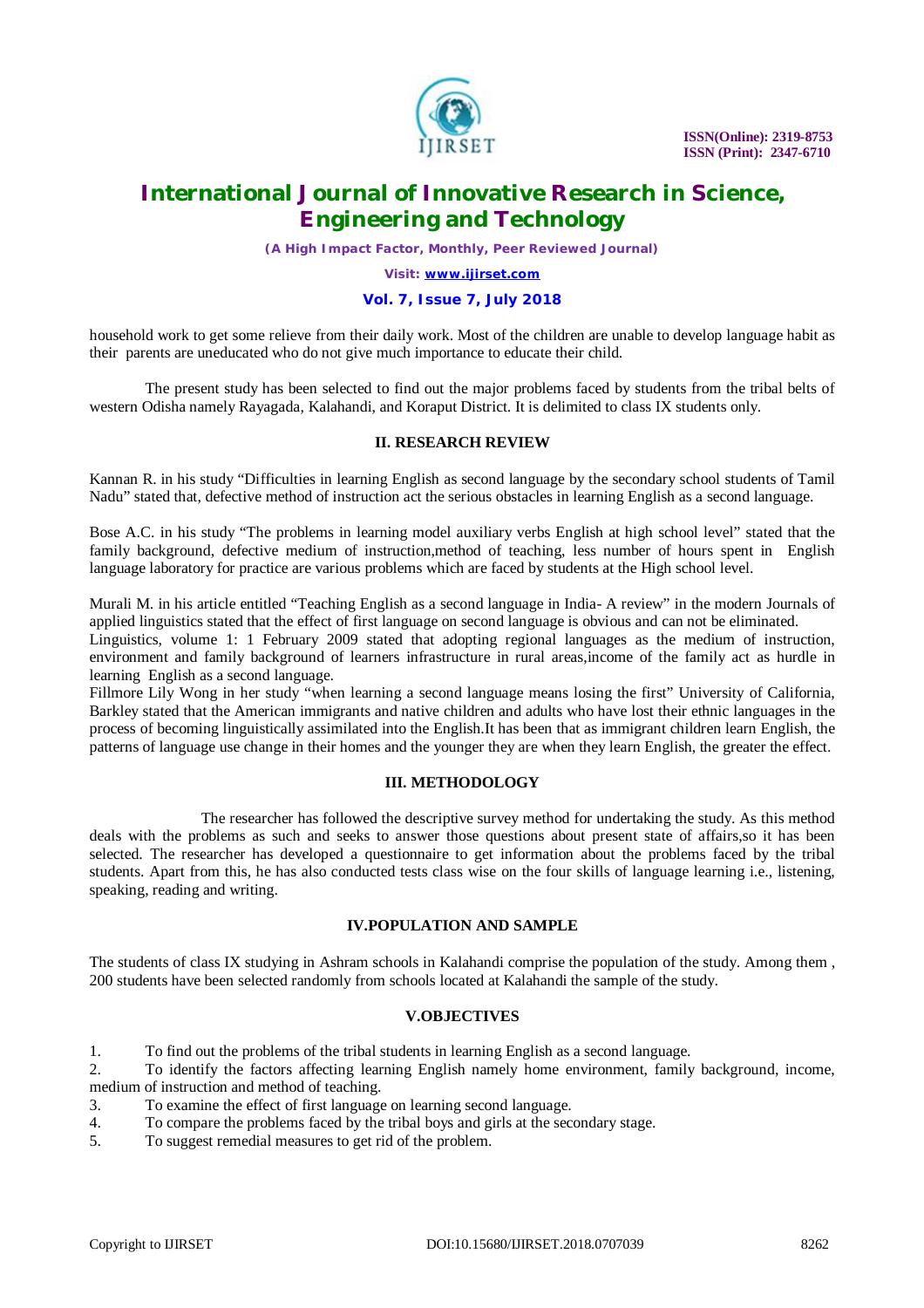

*(A High Impact Factor, Monthly, Peer Reviewed Journal)*

*Visit: [www.ijirset.com](http://www.ijirset.com)*

#### **Vol. 7, Issue 7, July 2018**

### **VI. RESULTS AND DISCUSSION**

After analyzing the data collected by the help of different tools, the following results have been interpreted.

- i. The tribal students face many problems in learning English. These problems include home environment, lack of guidance by the parents and defective method of teaching.
- ii. .There are many factors which affect negatively to learning English by the tribal students. Among them, the most crucial are unsuitable home environment, lack of parental education, background of the family and defective method of teaching.
- iii. There has been seen the effect of first language on learning English. There is wrong pronunciation of words, defect in the structure of sentences the students framed while speaking and writing.
- iv. The tribal girls face more problems than the boys at the secondary level. This due to their shyness and inability to accommodate with the classroom teaching.
- v. .Some measures may be suggested to overcome the problem of the students. These are taking remedial classes, conducting drills, practices on English vocabulary, structures and teaching by the help of audio and- visual aids.

#### **VII. FINDINGS**

Following are some of the findings of the study.

- i. The tribal students facemany problems in learning English.
- ii. There are many factors which act as hindrance on learning English. They are unsuitable home and school environment, lack of parental guidance background of the family and school, income, medium of instruction and defective method applied in classroom teaching.
- iii. Tribal students spell the English words incorrectly due to the effect of first language on learning English. The structures of different sentences are also found as wrong only due to the above factor.
- iv. Girl students face acute problems in learning English as they are habituated in their mother tongue at home. For them, learning English becomes a serious problem. Thus, girls face more problems comparatively than the boys.
- v. Few measures may be suggested to get rid of the above problem like taking remedial classes, conducting drill and practice of the English words, structures etc. Apart from this written and oral exercises on daily basis can help a lot in overcoming the problem of learning English by the tribal students.

### **VIII. CONCLUSION**

The tribal students face innumerable problems in learning English as a second language in the state of Odisha. It is due to low of level of income, family background, lack of education of the parents and defective method of teaching adopted by the teachers. As a result, the students could not develop the ability to master the minimum competency in learning English.Learning English becomes a difficult task for them.Therefore, the tribal students should be exposed to English language in the school and outside too.Then only we can expect about the development of English knowledge in them. The problem of these students are remain hidden in the corner of the parts of the country where they belong to. It is the duty of the Government and NGOs to spread the knowledge of English to them.

### **REFERENCES**

- 1. Baruah , T.C. (1990). The English teacher's Hand book New Delhi: Sterling low priced edition.
- 2. Best, John W. (1989). Research in education.New Delhi: Prentce Hall of india Pvt. Ltd.
- 3. Hatch,E.(Ed). Second language acquisition. Rowley MA: Newbury House.
- 4. Hornby,P.A. (Ed.) Bilingualism : Psychological social and educational implications. New York: Academic.
- 5. Kerlinger, F.N. (1983). Foundation of Behavioural Reiearch New Delhi:Surjeet publication .
- 6. Kohli A.L. (2009). Techniques of teaching English in the new millennium New Delhi: Dhanpat Rai Publishing Company Pvt. Ltd.